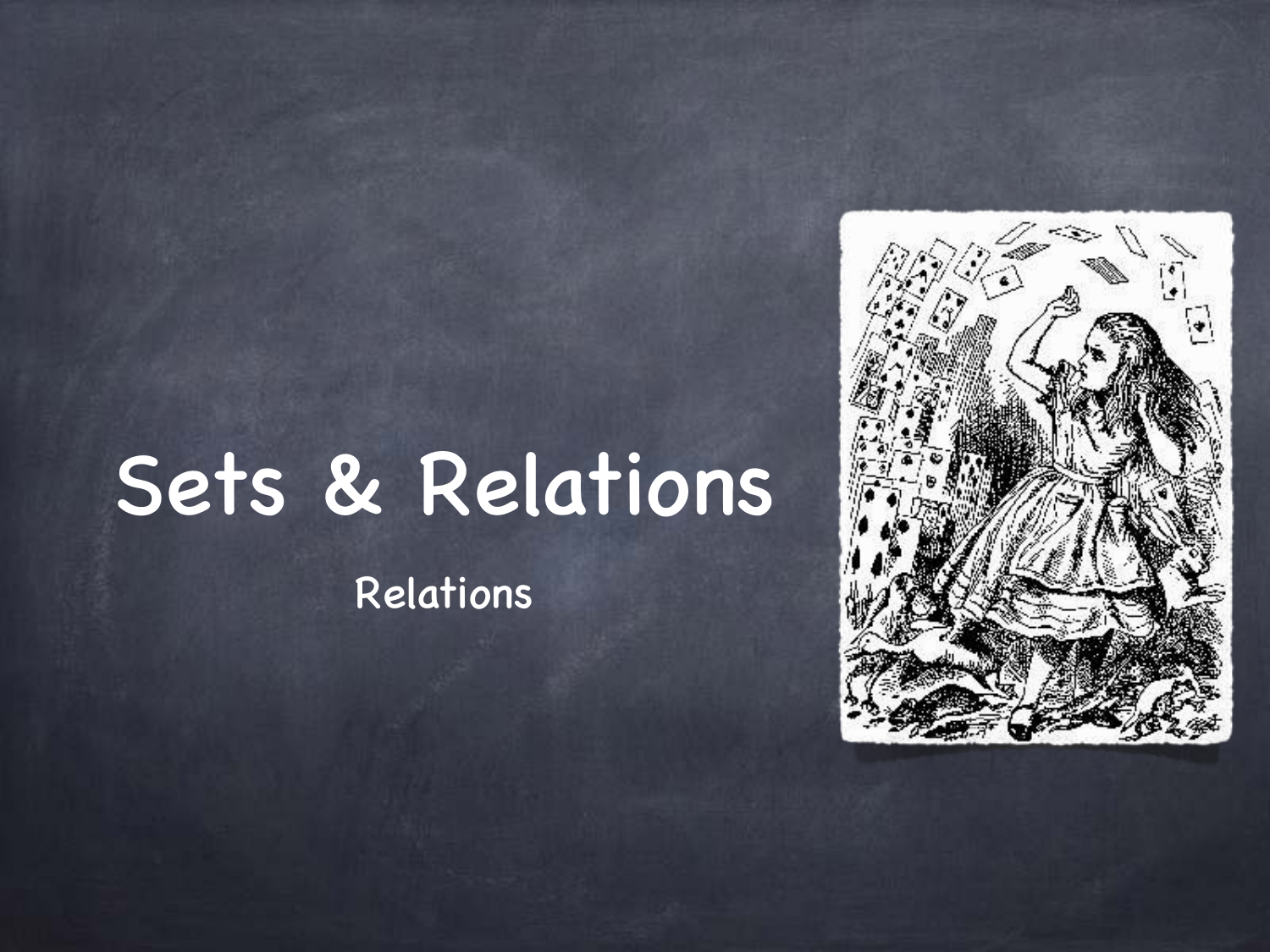### Relations: Basics

More commonly written as:

x Likes y, x⊏y, x <sup>≥</sup> y, x~y, xLy, ...

**O** Informally, a relation is specified as what is related to what

 $\bullet$  Formally, a predicate over the domain S $\times$ S

e.g. Likes(x,y)

Alternately, a subset of S×S, namely the pairs for which the relation holds

**Homogeneous** and binary (the default notion for us)

 $\bullet$  Likes =  $\frac{1}{2}$  Alice, Alice), (Alice, Flamingo), (J'wock,J'wock), (Flamingo,Flamingo) }

| <b>х,у</b>             | Likes(x,y)   |
|------------------------|--------------|
| Alice, Alice           | <b>TRUE</b>  |
| Alice, Jabberwock      | <b>FALSE</b> |
| Alice, Flamingo        | <b>TRUE</b>  |
| Jabberwock, Alice      | <b>FALSE</b> |
| Jabberwock, Jabberwock | <b>TRUE</b>  |
| Jabberwock, Flamingo   | <b>FALSE</b> |
| Flamingo, Alice        | <b>FALSE</b> |
| Flamingo, Jabberwock   | <b>FALSE</b> |
| Flamingo, Flamingo     | <b>TRUE</b>  |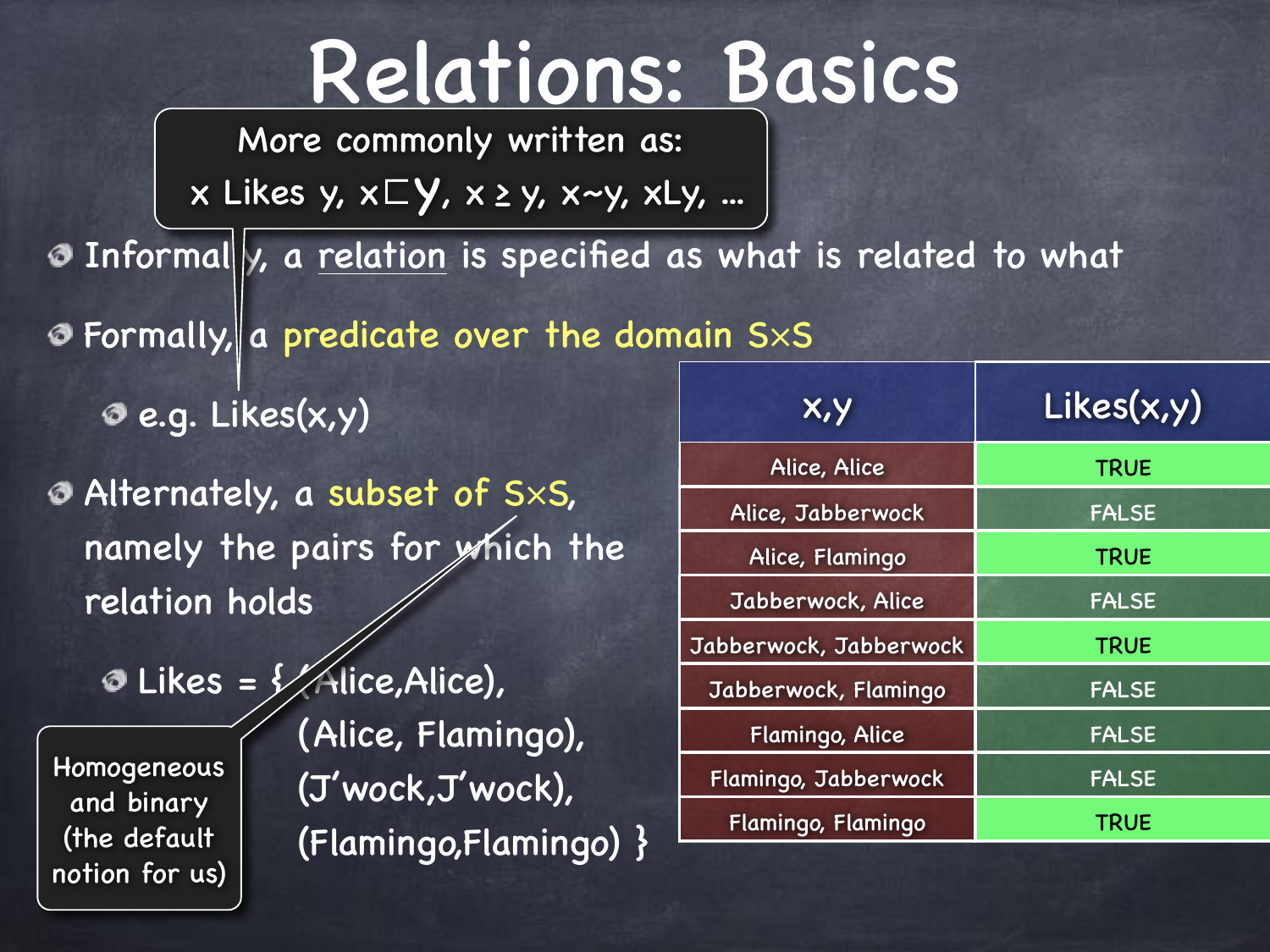## Many ways to look at it!

R ⊆ S × S a set of ordered-pairs { (a,b) | a⊏b }  ${ (A,A), (A,F),}$ (J,J), (F,F) }

Boolean matrix,  $M_{a,b}$  = T iff  $a \Box b$ 





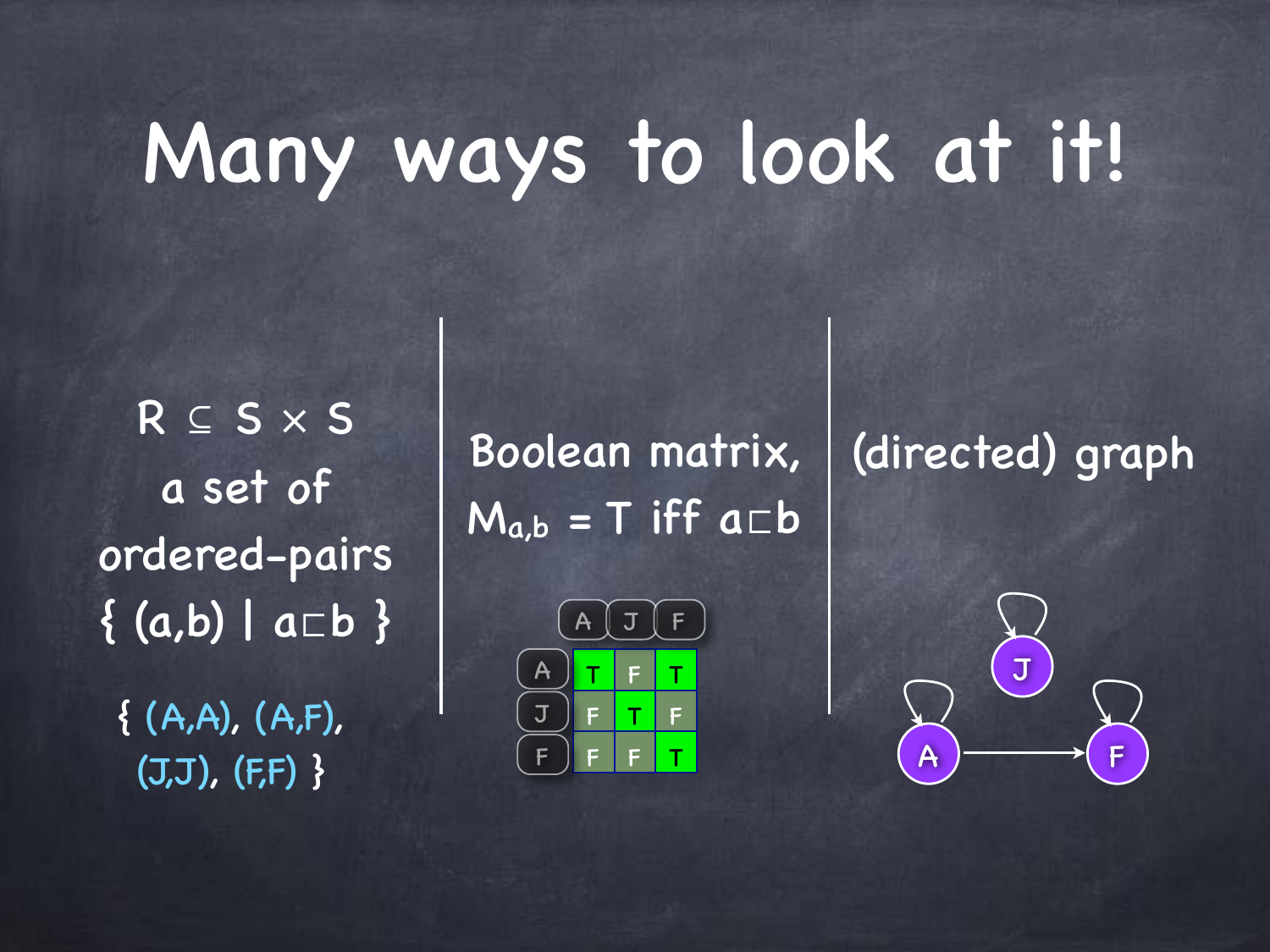## Operations on Relations

Since a relation is a set, namely R ⊆ S×S, all set operations extend to relations

Complement (with the universe being S×S), Union, Intersection, Symmetric Difference

Converse (a.k.a. Transpose)  $R^T = \{ (x,y) | (y,x) \in R \}$ Composition  $\mathcal{B} \cap R \cap R' = \{ (x,y) \mid \exists w \in S \ (x,w) \in R \text{ and } (w,y) \in R' \}$  $x \xrightarrow{C} y$ "Boolean matrix multiplication"  $(M \circ M')_{xy} = V_w (M_{xw} \wedge M'_{wy})$  $M<sup>T</sup>_{xy} = M<sub>yx</sub>$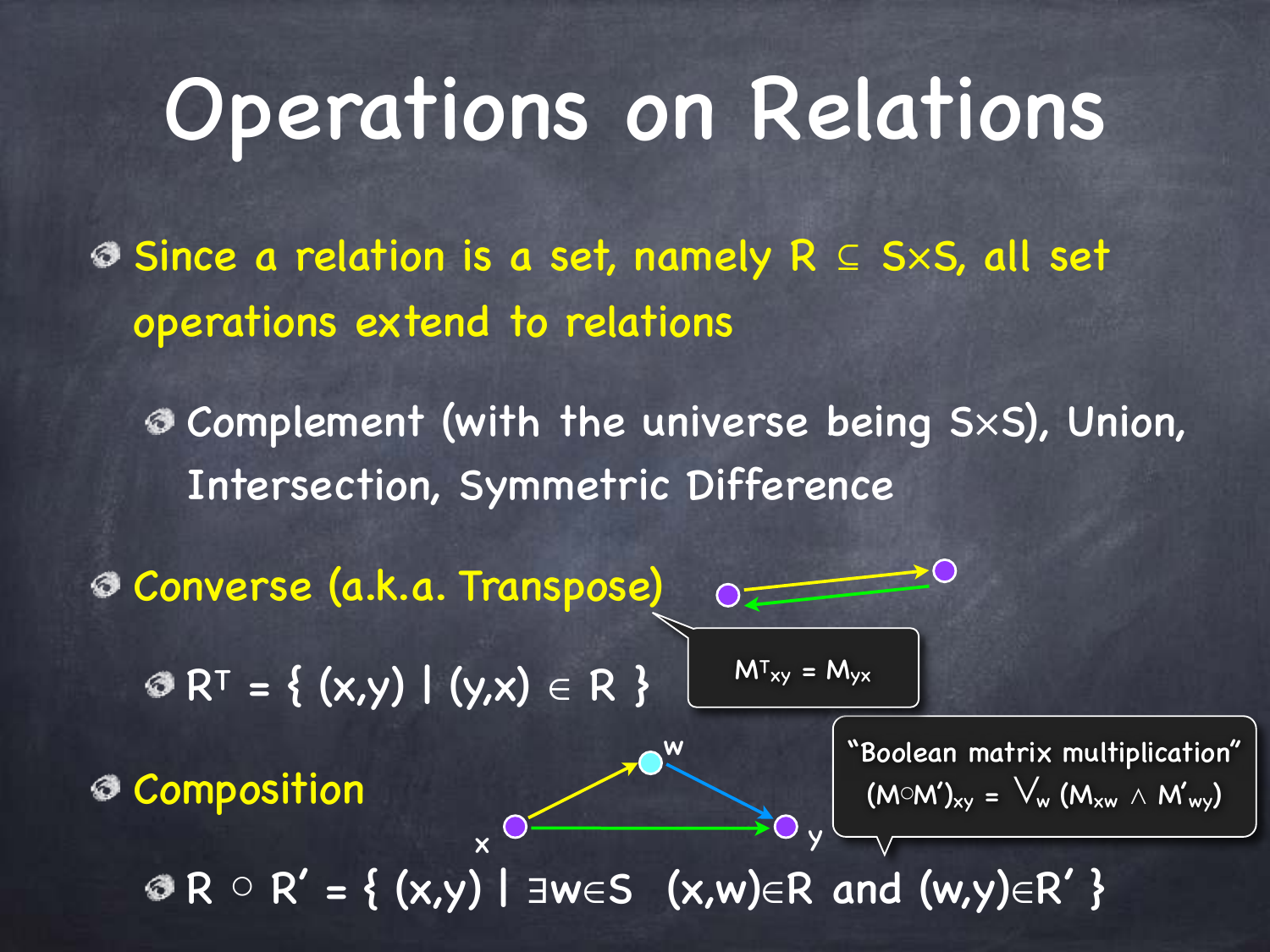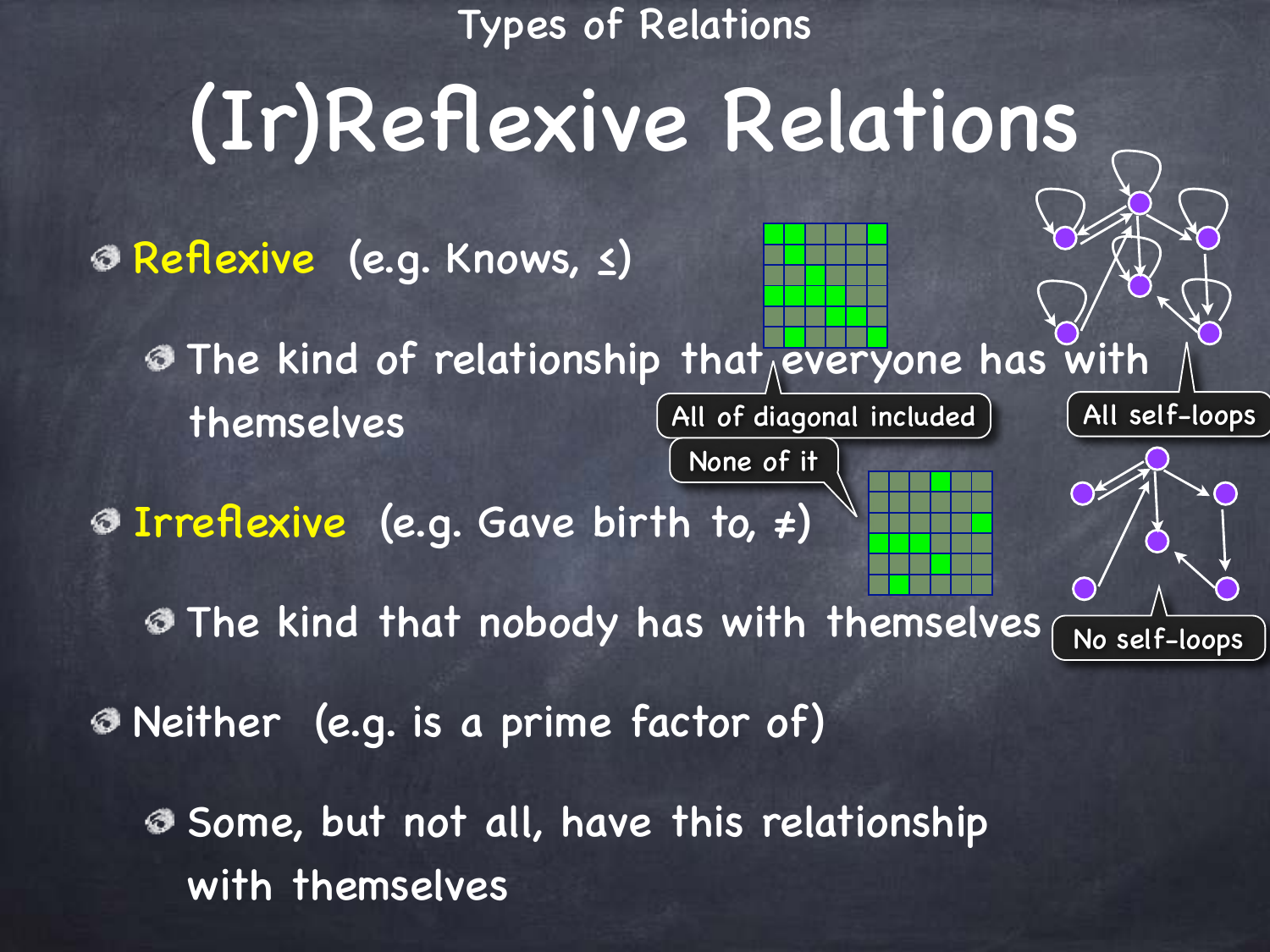Types of Relations

## (Anti)Symmetric Relations

Symmetric (e.g. sits next to) The relationship is reciprocated Anti-symmetric (e.g. parent of, prime factor of, ⊆) No reciprocation (except possibly with self) Neither (e.g. likes) Reciprocated in some pairs (with distinct members) and only one-way in other pairs  $symmetric$  matrix  $\overline{\smash{\big)}\,}$   $\overline{\smash{\big)}\,}$  self-loops & bidirectional edges only no bidirectional edges some bidirectional, some unidirectional

Both (e.g., =)

Each one related only to self (if at all)

no edges except self-loops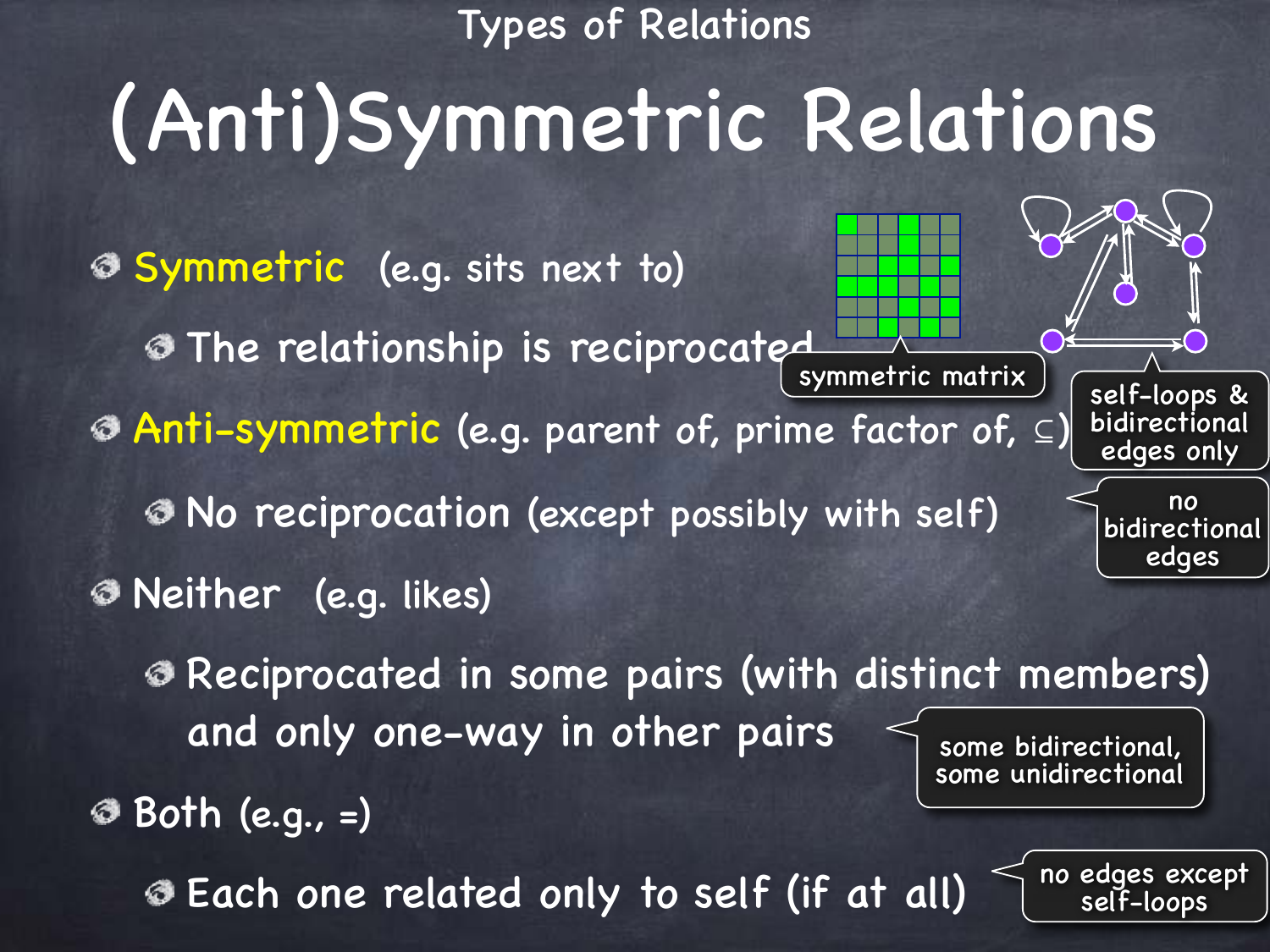Types of Relations

### Transitive Relations

Transitive (e.g., Ancestor of, subset of, divides, ≤)

**If a is related to b and b is related to c,** then a is related to c

R is transitive ↔ R○R ⊆ R



↔ ∀k>1 R<sup>k</sup> ⊆ R

if there is a "path" from a to z, then there is edge (a,z)

Intransitive: Not transitive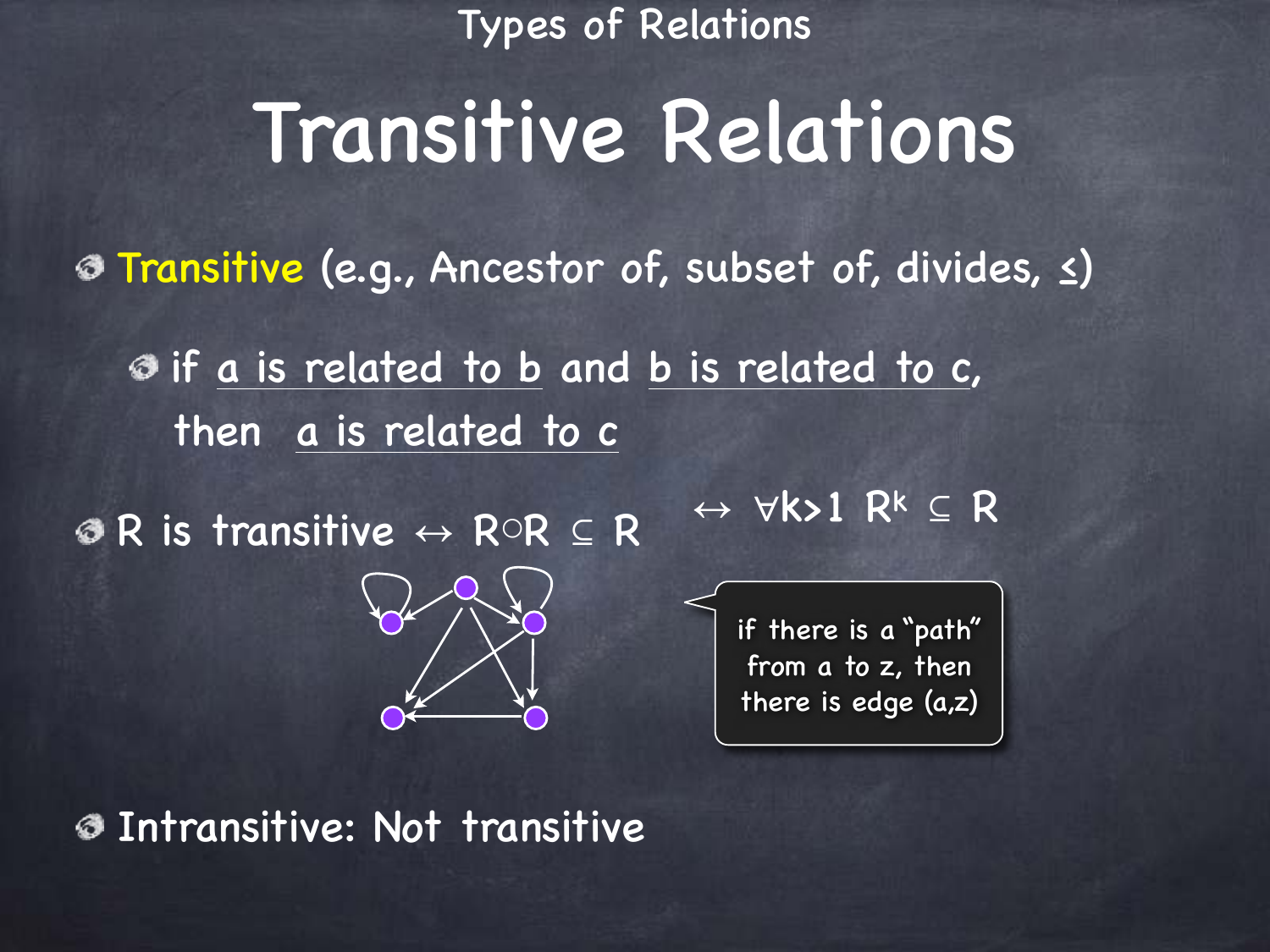

The complete relation  $R = S \times S$  is reflexive, symmetric and transitive

Reflexive closure of R: Minimal relation  $R' \supseteq R$  s.t. R' is reflexive Symmetric closure of R: Minimal relation  $R' \supseteq R$  s.t. R' is symmetric Transitive closure of R: Minimal relation  $R' \supseteq R$  s.t. R' is transitive Each of these is unique [Why?]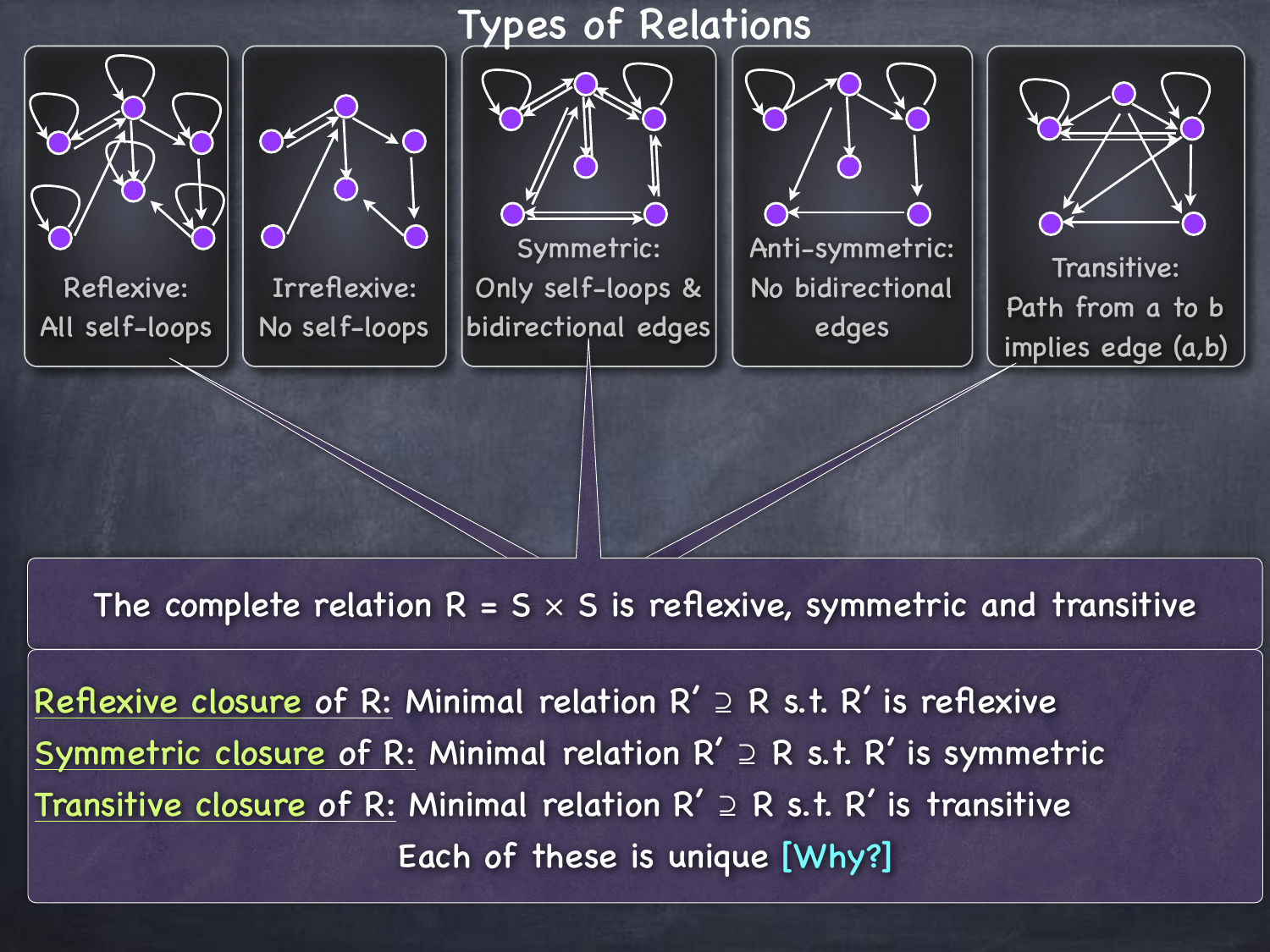### Equivalence Relation

A relation that is reflexive, symmetric and transitive e.g. is a relative, has the same last digit, is congruent mod 7, … Equivalence class of x: **Eq(x)** ≜ **{y|x∼y}**. Every element is in its own equivalence class (by reflexivity) Claim: If Eq(x) ∩ Eq(y)  $\neq \emptyset$ , then Eq(x) = Eq(y). ◉ © Let z∈ Eq(x) ∩ Eq(y). To show Eq(x)  $\subseteq$  Eq(y) [similarly, Eq(y)  $\subseteq$  Eq(x)] Consider an arbitrary w∈Eq(x): i.e., x∼w. By symmetry, z $\sim$ x. Then, by transitivity, z $\sim$ w. Then, y $\sim$ w. z Thus,  $w \in Eq(y)$ . i.e., Eq(x)  $\subseteq Eq(y)$ . ◈

 $x \rightarrow y$ 

✓

w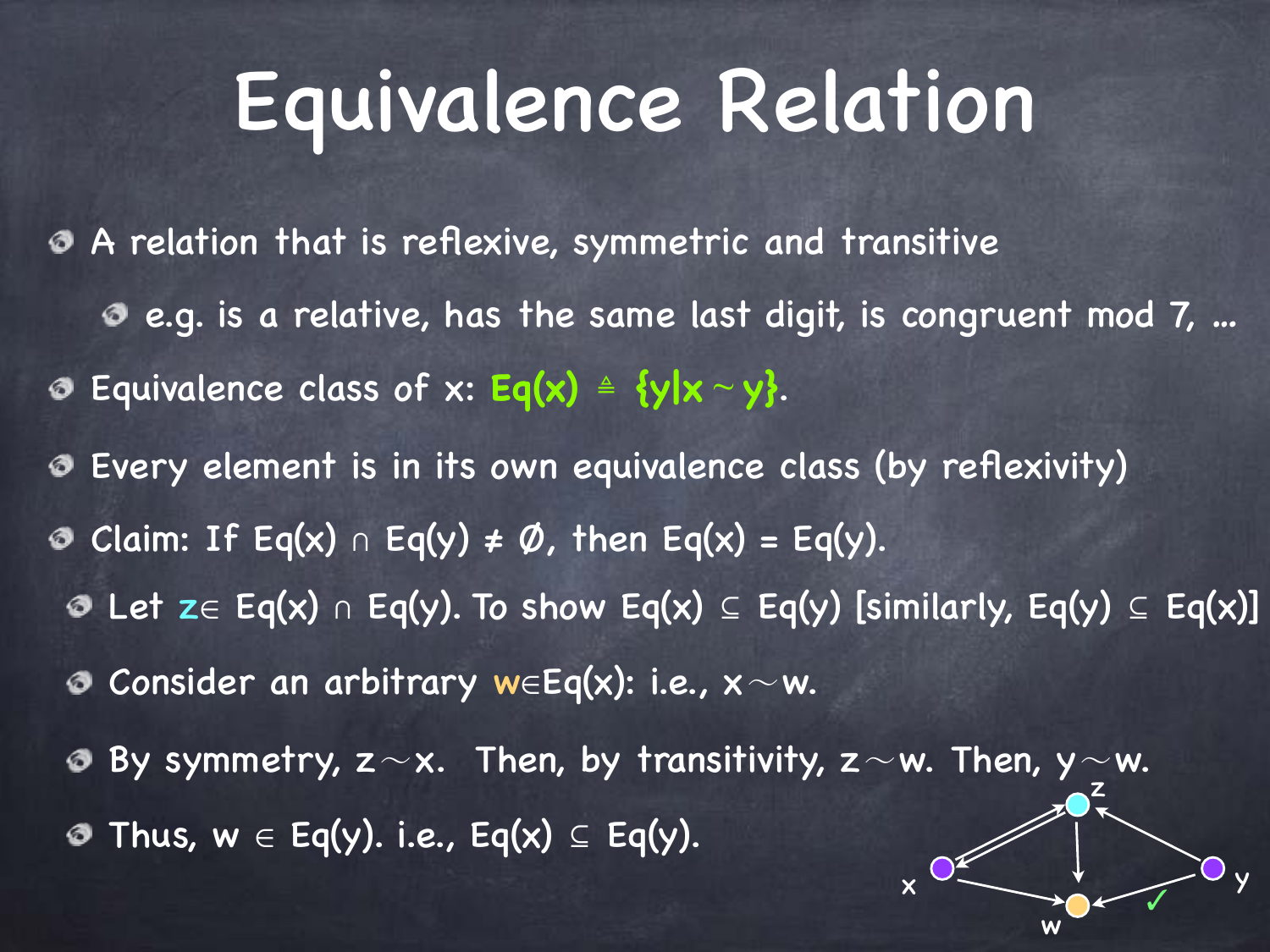## Equivalence Relation

A relation that is reflexive, symmetric and transitive e.g. is a relative, has the same last digit, is congruent mod 7, … Equivalence class of x: **Eq(x)** ≜ **{y|x∼y}**. Every element is in its own equivalence class (by reflexivity)  $\odot$  Claim: If Eq(x) ∩ Eq(y) ≠ Ø, then Eq(x) = Eq(y). **The equivalence classes partition the domain** 





Square blocks along the diagonal, after sorting the elements by equivalence class

"Cliques" for each class